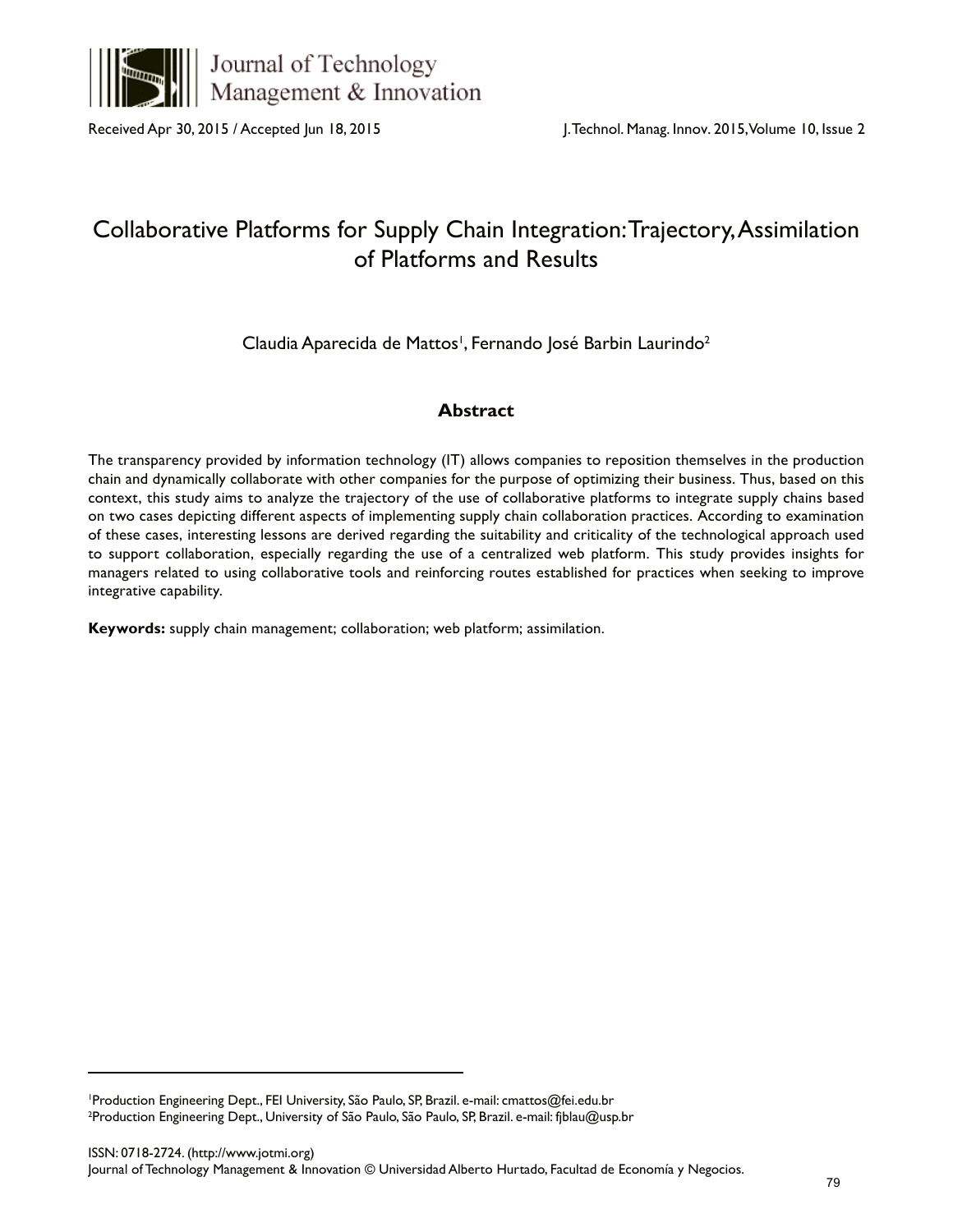#### **Introduction**

Collaboration enabled by information technology (IT) has been identified as an essential factor for facilitating the flow of information. Cassivi et al. (2008) indicated that in a supply chain context, e-collaboration facilitates coordination of various decisions and activities beyond transactions among supply chain partners, both for suppliers and for customers, over the Internet and over other interorganizational information systems. Based on this context, a B2B e-marketplace provides powerful IT support to enterprises implementing Supply Chain Management (SCM). A supply chain information exchange structure based on a B2B platform shares information with all enterprises at the nodes of the supply chain and tightens their connection. The overall operational efficiency of the entire supply chain is then improved. An enterprise may introduce a B2B e-marketplace to improve operational efficiency of a supply chain, promote e-business comprehensively and change the management style of the supply chain. According to Lee (2007), information sharing within business units (internal customers/partners) and with suppliers and other strategic partners (external customers) is essential to assure the seamless execution of a supply chain plan, to enjoy the maximum execution benefits and to gain competitive advantage, but is very important to provide further insights into e-collaboration adoption decisions, as argued by Chan et al. (2012). Based on this gap mentioned by Chan et al. (2012), the interest of this study is investigating deep relationships between collaborative platforms, information sharing and collaboration to understand the trajectory for creating assimilation platforms to support supply chain integration. The following questions were formulated as drivers of this research:

1. How can we describe the trajectory of use of a collaborative platform by companies? What about the tools available in the collaborative platform?

2. What insights are yielded by this trajectory and how can they contribute to supply chain integration?

3. What is the assimilation implication of using a collaborative platform for supply chain integration?

Thus, based on this context, this study aims to analyze the trajectory of the use of collaborative platforms to integrate supply chains based on two cases depicting different aspects of implementing supply chain collaboration practices.

The next topic aims to highlight key concepts, variables and models of this research. Thus, the next section contains a review of the concepts of platforms, collaborative platforms, information sharing and collaboration, assimilation and supply chain integration.

#### **Theoretical foundation**

Collaborating means "working together to produce something with benefits for both." Therefore, in the current competitive context, collaboration can be a way to create value and to innovate. Organizations share resources, share and exchange information and have the ability to overcome some of their weak points. Bittici et al. (2005) mention that the collaborative organization refers not only to the supply chain but also to networks and clusters, including collaboration in product development (chain design) and product support (support chain). The collaborative organization extends the concepts of chains and strategic alliances, as each organization attempts to maximize its performance. According to the author, the collaborative enterprise aims to optimize the entire system, and the gains are divided among the partner companies. Bittici et al. (2003) add that the collaborative enterprise is a knowledge-based organization that uses the capacities, competences and intellectual strengths of its partners to gain competitive advantage to maximize the performance of the global enterprise.

In this context, information technology plays an important role, enabling organizations to establish relationships to foster, together, good results and productivity. According to Tapscott & Ticoll (2005), more sophisticated tools for collaboration and management will be available, and it will be possible to conduct more complex projects, such as, for example, the co-creation of products. Several definitions have been given to collaboration within the context of supply chain collaboration and electronic collaboration (Johnson and Whang, 2002).

Johnson and Whang (2002) define e-collaboration as "business-to-business interactions facilitated by the Internet." These interactions go beyond simple buy/sell transactions and may be better described as relationships. These include such activities as information sharing and integration, decision sharing, process sring, and resource sharing. Barratt (2004) argues that:

"collaboration is a very broad and encompassing term and when it is put in the context of the supply chain it needs yet further investigation. It is an amorphous meta-concept that has been interpreted in many different ways" .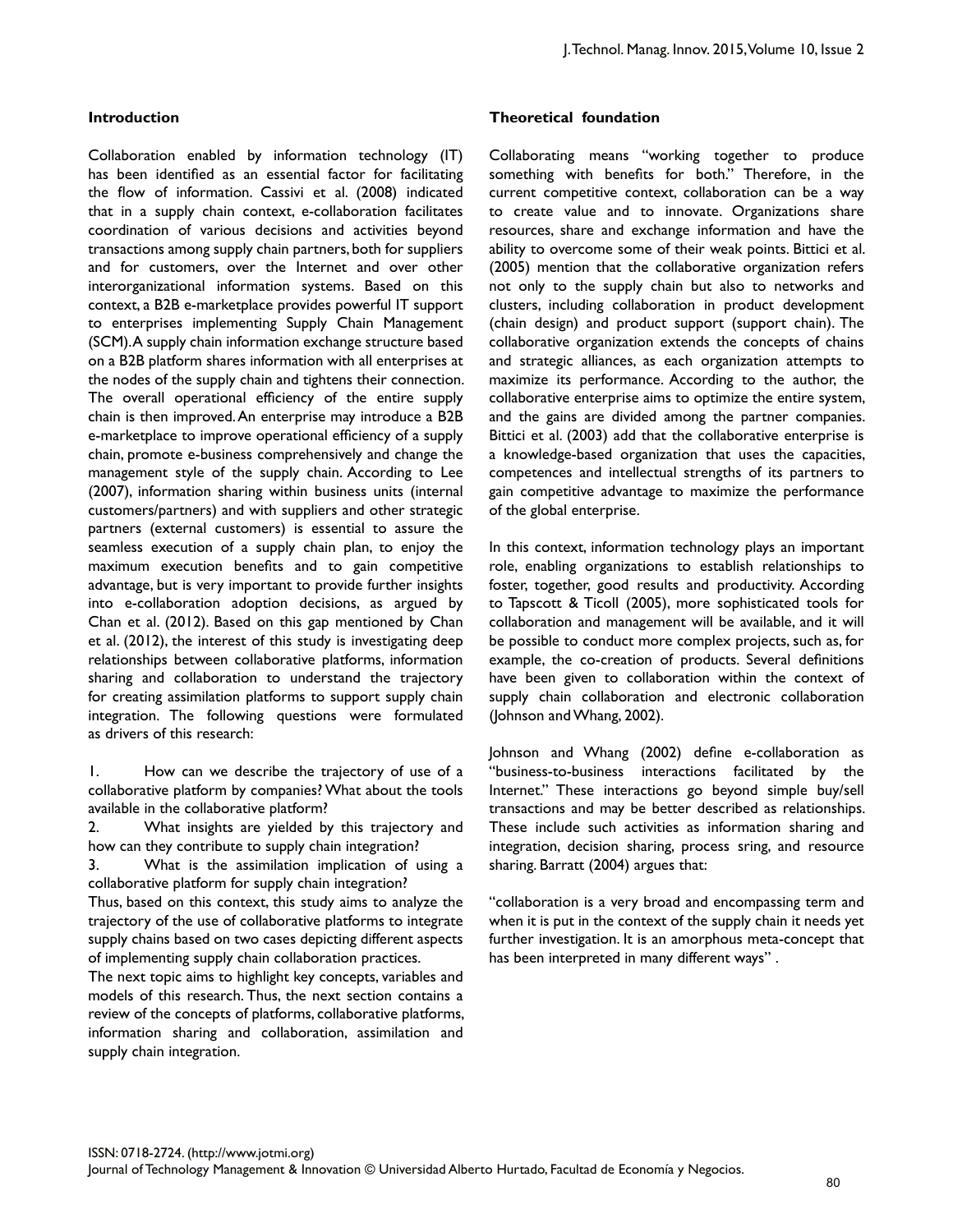Cassivi et al. (2008) defined e-collaboration as collaboration among a group of allied parties through the use of information and communication technologies to initiate and facilitate the sharing of resources, especially across national boundaries, to improve partners' profitability. Cassivi (2006) stated that different roles may be attributed to collaboration tools, such as facilitating access to information, which affects knowledge creation capabilities, and assisting in the design of flexible supply chains.

#### **Platform concepts**

Regarding the definition of a platform, Lindquist et al. (2008) said that there is not one unified way of describing what a platform is because researchers often have their own definitions. Simpson et al. (2001) defined a product platform to be a set of parameters, features, and components that remain constant from product to product within a given product family. Meyer, M.H. et al. (1997) defined a platform as a basic architecture composed of sub-systems or modules and the interfaces between them. Lindquist et al.'s (2008) description of platforms addresses the need for interfaces between interacting systems. Interfaces do not necessarily refer to physical interfaces; they can also refer to data exchange, heat transfer or various other factors influencing surrounding systems.

## **Collaborative platforms, Information sharing and Collaboration**

Cassivi et al. (2000) has discussed electronic commerce and said that few people have been able to grasp the full impact of the adoption and use of these emerging communication technologies. These authors said that e-commerce refers to many different activities, such as sending a bid through an EDI (Electronic Data Interchange), an engineer exchanging technical drawings through a virtual private network and others. Based on this scenario, implementing B2B e-commerce though platforms will allow participants to share information and exchange various documents, such as contracts, CAD files, and video conferences. Thus, suppliers could receive delivery instructions in different manners, either EDI or WebEDI, via email. In fact, platforms can represent open and fast communication mechanisms, which are essential for companies entering into supply chain network activities, allowing its members to jointly forecast, develop, produce, synchronize, and deliver their products/ services to anticipate dynamic customer requirements.

According to Cheng Tian-Min (2009), collaborative e-commerce platforms link business partners, suppliers, distributors, retailers and even end-users together, mine and meet market demand, and form a dynamic alliance of enterprises. Xian and Huo (2004) mentioned that under the

unified scheme, all enterprises in the supply chain develop products collaboratively via the coordination of material procurement, modular production, logistics distribution and marketing. In the same manner, Vicky Manthou et al. (2004) discussed in their research that supply chain integration in a virtual environment can be defined as the process by which suppliers, partners, and customers within a shared market space collaboratively plan, implement and manage the flow of information, services and products along the supply chain in a way that improves business operations in terms of speed, agility, real time control, or customer response. Based on this context, the rise of the Internet and the World Wide Web, as business-to-business communication vehicles, has created a new set of integration challenges for companies that want to automate the flow of information and integrate their business processes across their extended enterprise of customers, suppliers and partners. Pramatari, K. (2007) mentioned that supply chain collaboration practices and the underlying enabling technologies have evolved, from the classical EDI approach to web-based and RFID-enabled collaboration. Thus, companies in all industries are seeking to implement customer self-service applications and striving to provide their partners and suppliers with controlled access to their internal information systems and business processes. Their incentive is to reduce cycle time and inventory levels and to better coordinate production and fulfillment operations. The successful operation of a modern networked virtual supply chain partnership mandates that every member must be able to share information with trading partners and customers in real-time, preferably without manual intervention, whenever possible. Such real-time system-to-system communication is realized by enabling disparate information systems to share data in the context of specific business processes. Chan et al. (2012) noted that without the mediating role of information sharing and collaboration, supply chain performance would not occur. In particular, collaborative effort plays the major mediating role in achieving supply chain performance as the enabler of information sharing and the initial driver of SET-based issues.

Gunasekaran and Ngai (2004) bring this discussion to the strategic level and argue that strategic information sharing creates competitive value and furthers the strategic impact of the supply chain partnership as a whole on the industrywide structure.

A study conducted by Cassivi (2006) identified eight electronic tools used to exchange critical information among supply chain partners. These supply chain e-collaboration tools are categorized as supply chain planning (direct procurement, replenishment, shortages, delivery and tracking, design based on CAD) or supply chain execution tools (forecasting, capacity planning, business strategy).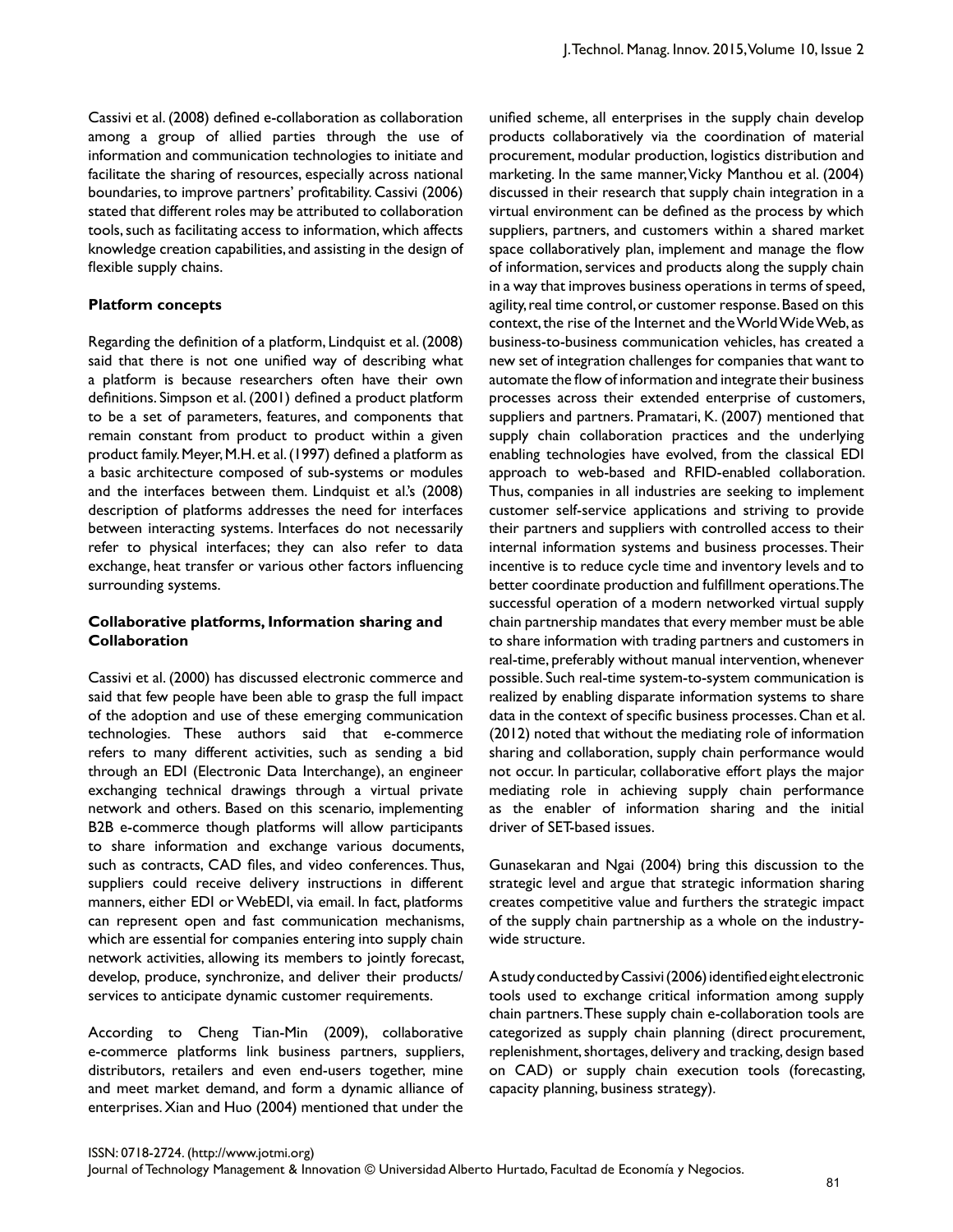Sodero et al. (2013) argues that in recent years, firms have established Internet-based electronic linkages with their trading partners, and these authors discuss the results related to the ability to coordinate and synchronize shared business processes by using more complete, accurate, and timely information.

According to Yu et al. (2008) and Vreed and Dickson (2000), the emergence of information technology (IT) tools has offering new methods to coordinate and to conduct collaborative business processes, such as, EDI (Electronic Data Interchange), e-mail, Intranets, Extranets, video conferencing technology, and video conferencing technology working groups (workgroups), as the workflow. Thus, electronic collaboration has been realized, enabling interfaces between suppliers and customers. Online environments represent a united front for all suppliers and customers, eliminating the need for communication with dozens of them even when changes occur during the process.

Li et al. (2009) mentioned that the implementation of information technology (IT) for supply chain management (SCM) is becoming important in the context of an increasingly globalized and competitive economy. For these authors, IT, by providing timely, accurate, and reliable information, has greatly improved supply chain performance.

In the same manner, Carr and Smeltzer (2002) mentioned that information technology is often perceived as an important contributor to supply chain collaboration (Carr and Smeltzer, 2002), even though a handful of research initiatives have come to the opposite conclusion, i.e., that Information Technology does not, in fact, improve supply chain performance (Jayaram and Vickery, 1998).

Li, Gang et al. (2009) proposed five levels for IT implementation. Related to IT implementation, these authors defined five items to compose an IT construct: EDI, bar code usage and data capture, effective usage of computers in operations and decision-making, open standards and unique identification codes, and decision-making systems and support. For each IT construct item, these authors established five levels of analysis (these levels are detailed in Appendix A).

## **Supply Chain Integration and Assimilation Platform**

Many authors, such as Danese and Bortolotti (2014), der Vaart and van Donk (2008), Flynn et al. (2010), Zhao et al. (2011) and Barrat and Barrat (2011), have argued that supply chain integration combines internal and external information-based linkages to extend visibility across the entire supply chain. Visibility can provide benefits, not only in terms of operations efficiency (e.g., Smaros et al., 2003), i.e., increased resource productivity, but also in terms of planning effectiveness.

Barrat and Oke (2007) defined supply chain visibility as:

"the extent to which actors within a supply chain have access to or share information that they consider as key or useful to their operations and that they consider will be of mutual benefit".

A number of researchers have suggested that such visibility can lead to improvements in operational performance (Mentzer, et al. (2004); Barratt, M.A., Oke,A., (2007)). As such, improvements in operational performance are considered in terms of increased sales, improvements in customer service, reduction in the levels of on-hand inventory, together with improvements in forecast accuracy and the number of quality-related issues. Some authors have found in their studies a positive relationship between integration and different measures of organizational performance (e.g., Barney 1991, Chalmeta et al. 2001, Mukhopadhyay and Kekre 2002). Didonet and Diaz (2012) reinforce the notion that effective supply chain management, which includes collaborative practices and IT integration with suppliers and clients, would enable enterprises to improve their performance in innovation.

Considering the importance of supply chain integration and information technology as an enabler, it is essential to discuss the effective IT assimilation, particularly collaborative platforms for the management of the supply chain. Based on Liu et al. (2013), IT assimilation refers to the ability to diffuse and routinize IT applications in business processes within and across organizational boundaries, and this ability facilitates a firm's use of advanced IT applications (e.g., e-business technologies or platforms). Russell et al. (2004) mentioned this in his work on the technology diffusion theory, which has been widely used and tested but has been little used in the management of supply chains to explain why full utilization is not reached, despite several academic studies suggesting the benefits of using IT as a facilitator for the sharing of inter-organizational information and coordination of activities.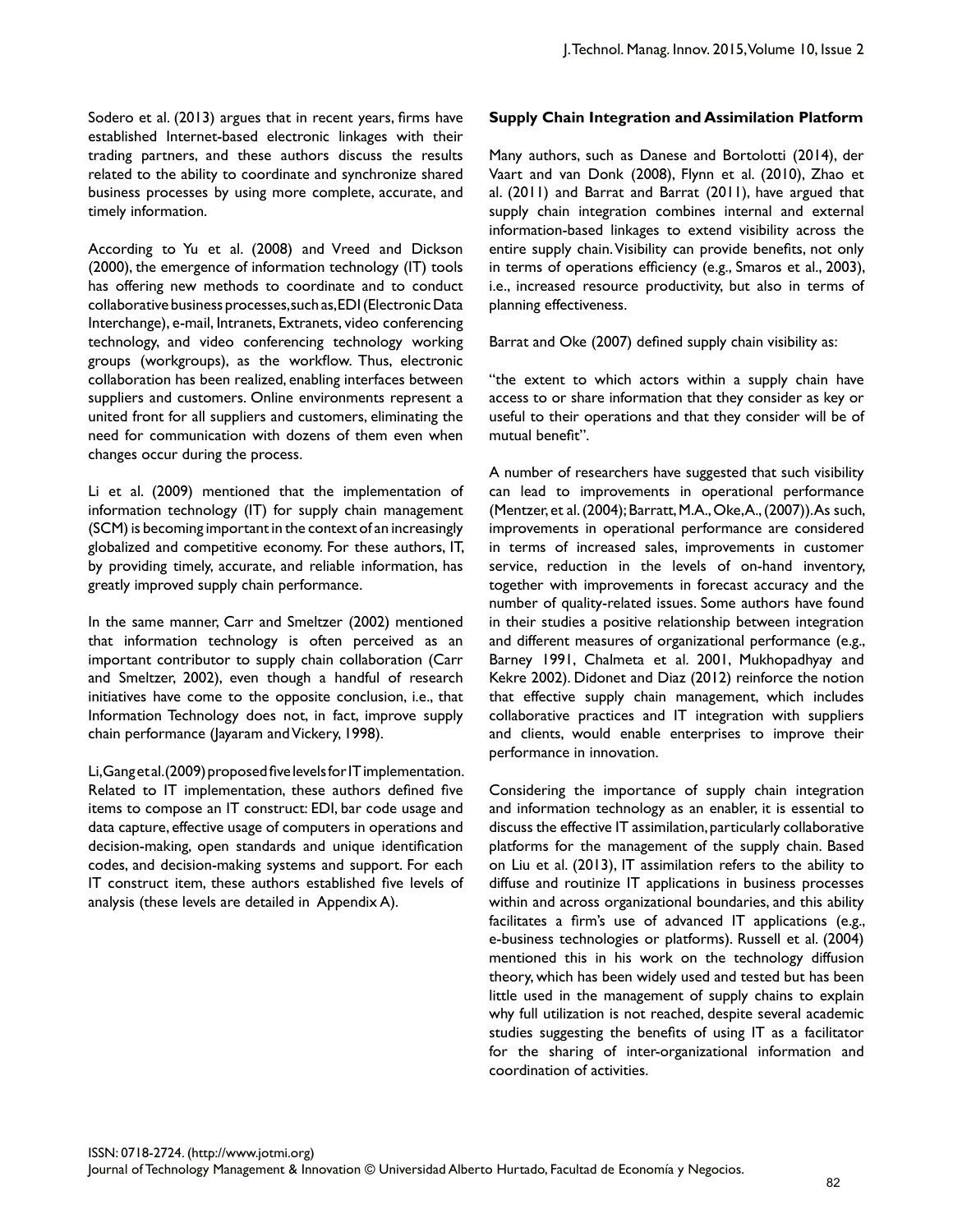Based on that context, platforms represent one way to support supply chain integration, but Paulraj et al. (2012) and Zhou and Benton (2007) argue that the assimilation of platforms to support the integration of IT and interorganizational business standards in supply chains is a fairly recent phenomenon and that there are few drivers identified by research studies in this area. Varella and Buss (2013) reinforce that the integration of supply chain participants is a difficult task because of the number of players involved and that it is limited by factors such as cultural rivalries, weaknesses and deficiencies in information systems, and lack of alignment in manufacturing processes with the strategic plans of the company. Significant complexity exists because no system was originally designed to share information with other systems. In many cases, IT processes evolve in time-varying and disconnected ways, based on local and global requirements of the company, which are rarely integrated. Chung et al. (2011) discuss how the task of integration is a huge organizational effort and demonstrated linkages between ERP and SCM systems in terms of several IT factors. ERP systems were introduced for managing business resources across many functional areas within a corporation and are now being enhanced with SCM functionality.

Kaminsky (2003) mentioned that an efficient flow of information between the parts of the process to achieve integration between suppliers, manufacturers and customers is necessary and that the development of standards for communication and the interface are very important. Business integration requires the support of physical integration and application integration for easy communication and exchange of information. However, business integration, addressed since the 1980s, has yet to develop to a satisfactory level (Panetto and Molina, 2008). Childerhouse and Towill (2011), in the same way, mentioned in their study that in practice, the majority of supply chains are not well integrated.

#### **Relating collaborative platforms and integration of supply chains: proposal of a theoretical framework**

Fig. 1 shows the theoretical framework used in this study. This theoretical framework was composed of concepts indicated by a literature review as important to supporting the integration of supply chains. Combining collaborative platforms, information sharing, and collaboration can help with understanding of the trajectory and efforts of the integration of supply chains. It is a theoretical framework that will be used for analyzing data from the study of two cases presented in this paper.



Figure 1- Proposal of the theoretical framework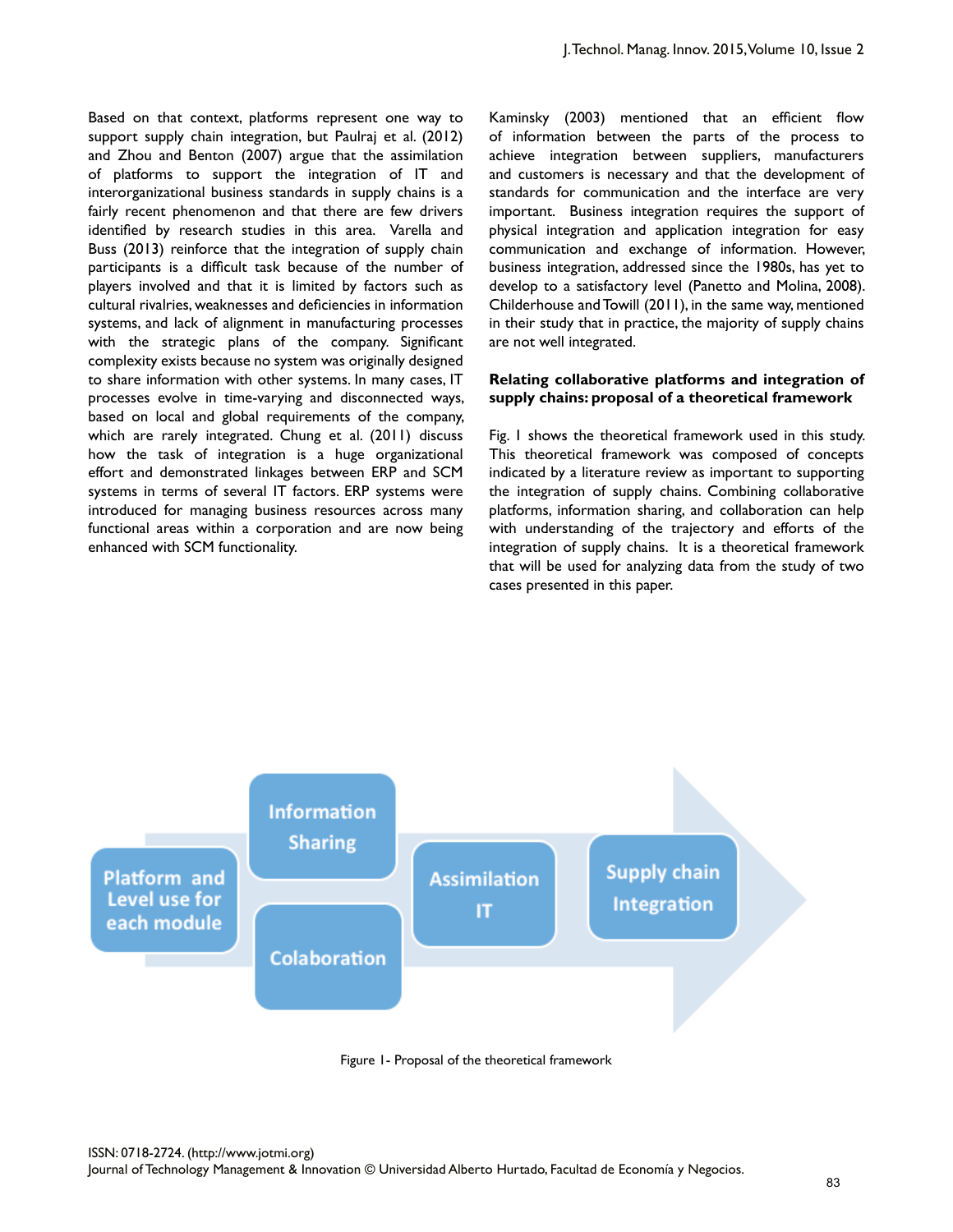Table 2 presents in more detail each variable used in this study and their items that were analyzed in the case study.

## **Method**

To investigate the aspects of using collaborative platforms for the integration of supply chains, a qualitative research approach was adopted and developed through two case studies in companies from the manufacturing sector. According to authors such as Forza (2002), Voss et al. (2002) and Yin (2005), a case study is a valid approach when the aim is to understand a phenomenon that occurs within a context and the researcher has no control over the events. Additionally, it is a valid approach when the research seeks to answer questions such as "Why have they been made?" or "How have they been implemented?" For the present research, it is suitable as the main objective is to investigate how collaborative platforms are being used to improve supply chain integration. The two companies participating in the case studies are labeled as Company X and Y.

## **Subjects or Participants Case #1**

Company X is a global company focused on the design and production of components, integrated systems and modules for the automotive industry. The company has plants and suppliers in different parts of the world (Latin America, the Americas, Asia and Europe).

## **Case #2**

Company Y has a leading position in the technology and engines manufacturing sector. The company has plants and suppliers in different parts of the world (Latin America and the Americas). The company produces engines for trucks, agricultural machinery and generators, with approximately two hundred suppliers upstream in the supply chain.

| Variables                              | Items                                                                                                                                                                                                                            | Author references                                                            |
|----------------------------------------|----------------------------------------------------------------------------------------------------------------------------------------------------------------------------------------------------------------------------------|------------------------------------------------------------------------------|
| Platform and Level use for each module | Technology readiness<br>Technological integration<br>IT modules and levels                                                                                                                                                       | Lindquist et al. (2008), Chan et al. (2012)<br>Li et al. (2009)              |
| <b>Information Sharing</b>             | Willingness on the part of the company<br>and partners to share information                                                                                                                                                      | Wu et al. (2014), Chan et al. (2012), Cassivi<br>(2006)                      |
| Collaboration                          | Shares information to plan and execute the<br>supply chain (e.g., designs, plans, forecast<br>demands).<br>Supply chain partners have frequent inter-<br>action while problems occur.                                            | Wu et al. (2014), Cassivi (2006)                                             |
| <b>Assimilation IT</b>                 | Company has implemented IT applications<br>in many business processes.<br>Company has implemented IT applications<br>in a large number of functional areas.<br>Company uses IT applications in manage-<br>ment to a high degree. | Liu et al. (2013)                                                            |
| Supply Chain Integration               | <b>Visibility</b><br>Internal and external integration<br>Benefits as a whole<br>Creates the strategic impact of supply<br>chain partnership as a whole                                                                          | Barrat and Barrat (2011) Flynn et al. (2010);<br>Gunasekaran and Ngai (2004) |

Table -2 – Variables and Items – Proposal of a theoretical framework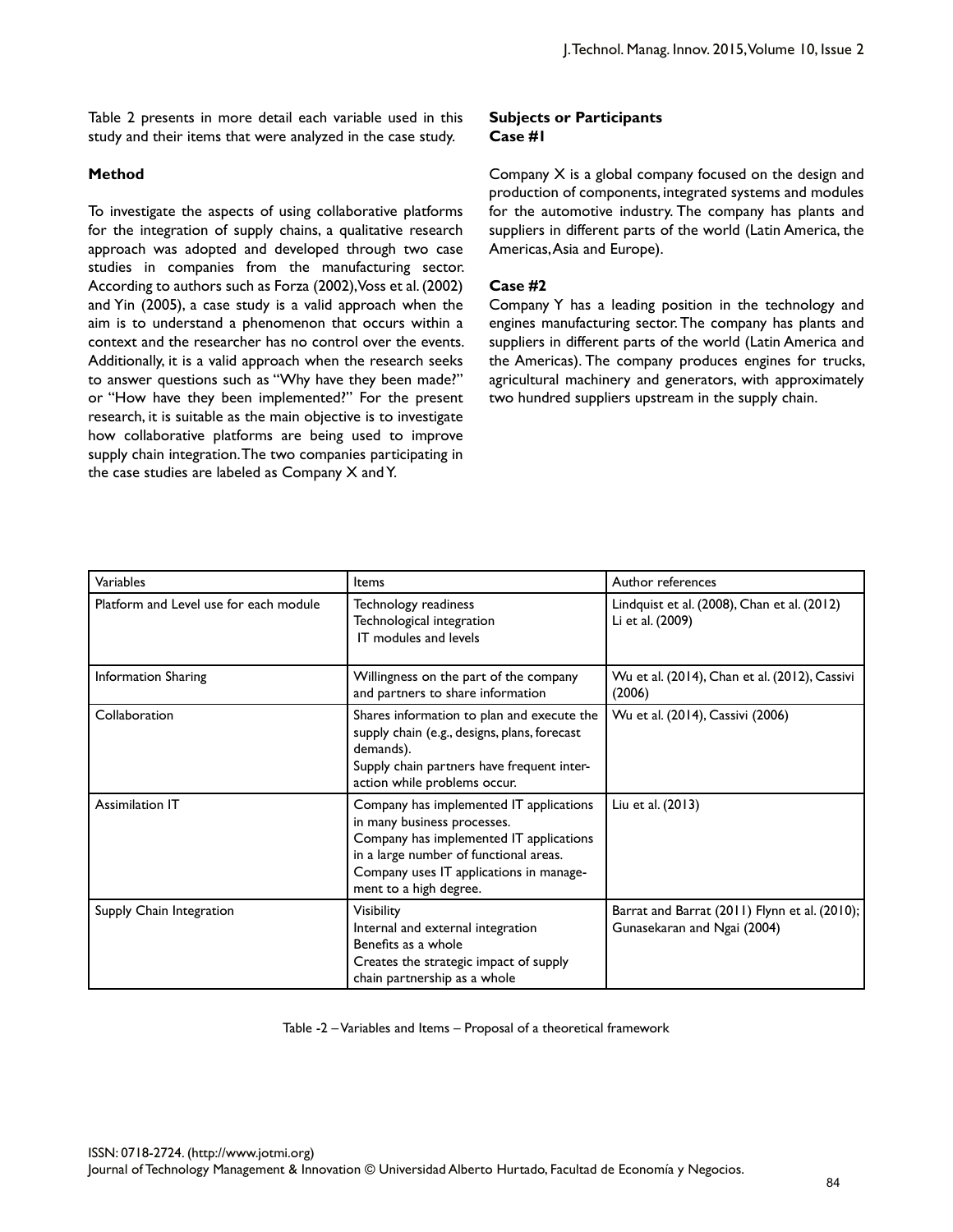#### **Procedure**

To achieve the results, the study was carried out through semi-structured interviews with IT and those responsible for supply chain management. All of the interviews were recorded and transcribed, and the reports were sent back to the interviewed person to be validated. The script used as the data collection instrument was the same for both companies and was constructed to allow the identification of the most important points and the link between the theory and the practice. In addition, documents provided by the companies for this study were also analyzed.

#### **Results**

### **Case 1 – Company X (Global Company) Platform and Level use for each module**

Before the present use of a collaboration portal, Company X invested in an ERP system to promote internal integration, referring primarily to data and information system integration through the use of enterprise resource planning (ERP), real-time searching of inventory and operating data, and integration of activities in different functional areas. Company X began to use the portal in 2002, and to date, 75 plants in different countries, with more than 1700 suppliers, are integrated into the collaborative portal of the company (Figures 1 and 2). Company X has started with a WebEDI solution, but this platform is in continuous evolution.

During this period, the company had developed releases related to this portal. The new version included various new functions, especially for process delivery and transport data but also new processes such as the credit note for consignment, a standard process for demand management, the Pull List philosophy and the e-Reorder Process (electronic Re-Order).



Figure 1 – Plants with WebEDI (case 1)



Figure 1 – Plants with WebEDI (case 1) Figure 2 - Suppliers using the platform (case 1)

#### **Information Sharing and Collaboration**

It is possible for a supplier to obtain an overview of all demands placed on a plant of Company X / an unloading point. With this new function, the supplier can very easily obtain an overview of all demands in the short- and midterm, and suppliers can download options for delivery instructions, credit notes and stock movements in different formats. This action allows them to develop reports and better control. For each new feature of the portal, the corporation establishes a roll-out implementation. The job starts with the plant and subsequently extends to the suppliers of this plant.

#### **Assimilation Platform**

In 2010, company X conducted a general survey of WebEDI suppliers. The results showed that the application and the service around the platform system do currently address most needs of suppliers, with a 78% general satisfaction level. The company has invested over several years to integrate all plants and suppliers into this portal. Reductions in transaction costs and gains in accuracy and agility are reported by the company, but there are ongoing efforts to achieve full integration.

According to the head of the IS Group Competence Center WebEDI from Company X:

"The comprehensive coverage of the supply chain offers us a high savings potential. This applies even more so to incoming messages such as delivery notes including barcode labels and packaging. We have been able to significantly optimize our incoming goods process with the barcode labels. The quality of the data is excellent."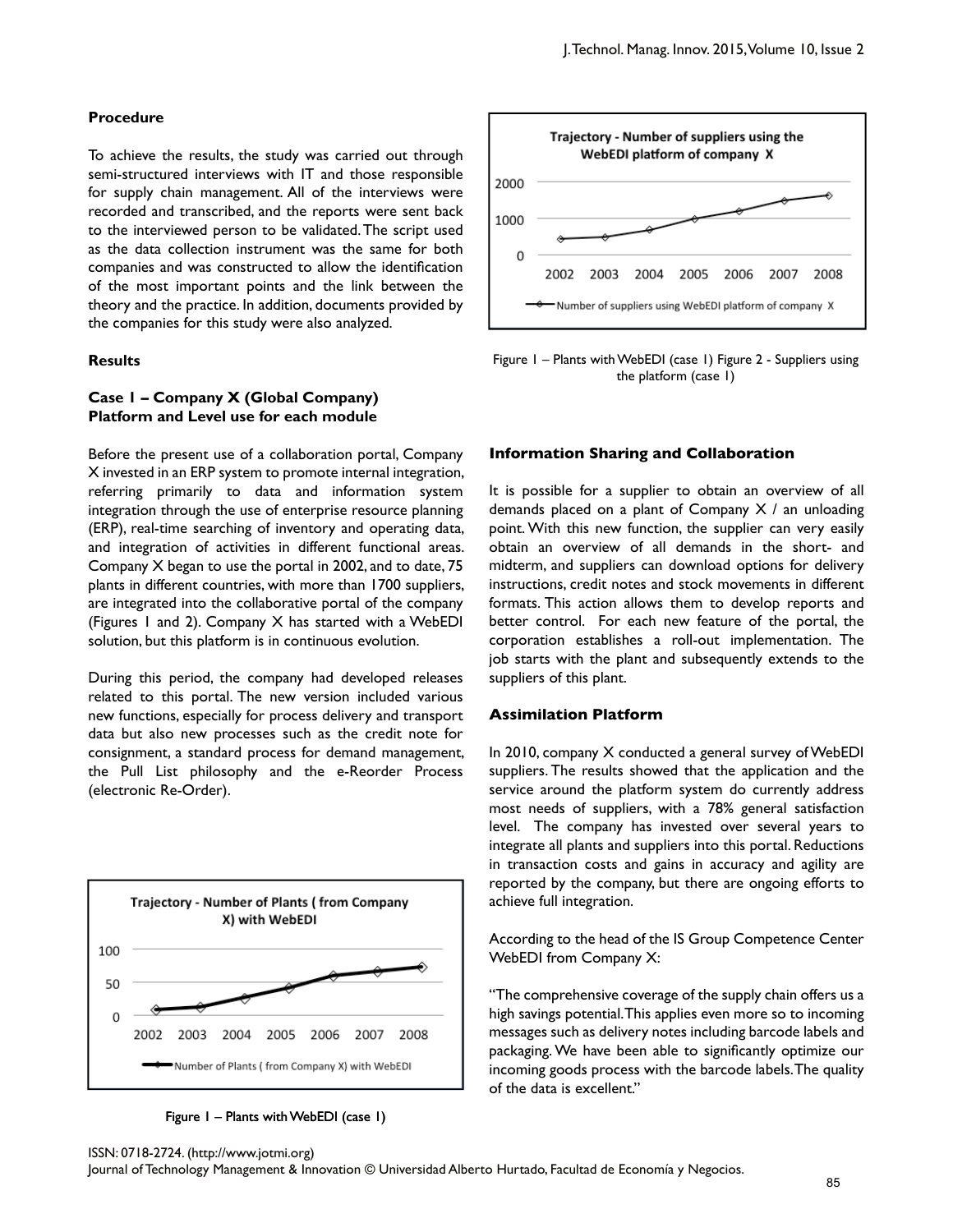For Company X, the goal of supply chain management is to improve performance through the effective use of resources and capabilities via the development of internal integration and external integration with suppliers to create a seamlessly coordinated supply chain, thus elevating interfirm competition to inter-supply chain competition. Based on this context, the impact of e-collaboration can be traced and evaluated. The company is investing in formal supplier development programs and implementing a rigorous selection process for new suppliers to apply the total quality and innovation approach to suppliers and contractors and to establish close partnerships with the most innovative and high-performing suppliers.

### **Case #2 - Company Y (Focal – one plant) Platform and Level use for each module**

The company operates two manufacturing plants in Brazil, but this study is limited to one plant (Company Y). This company invested in a platform for managing its operations along with the production chain. The main reasons for the development of the web platform to manage the production chain were an extremely fragile execution control process (large influence of the human factor), the need for increased reliability and lower response time, the need for collaboration in the planning process, and demand volatility (volume and mix).

The functionalities of the portal are:

Company Y began using the portal in 2006 and in 2010, achieved the integration of almost 200 suppliers into the portal (Figure 3). Another function available in the portal is the VMI tool (Vendor Management Inventory), which allows suppliers to monitor inventory and demand levels in the company. Before using these tools, the controls were more rudimentary (by phone and fax).

The company implemented this portal only for the Brazil plant. The related level of use depends on the functionality.



Figure 3- Suppliers using the platform (case 2)

| Portal's Functionalities                         | Description                                                                                                                                                                         |
|--------------------------------------------------|-------------------------------------------------------------------------------------------------------------------------------------------------------------------------------------|
| Schedule of supplier's deliveries                | On-screen visualization, Print of schedule;<br>Download of files in Acrobat Reader format:<br>EDI in standard Anfavea format, automatic notices by e-mail<br>for each new schedule; |
| Collaborative Planning: Schedule Ac-<br>ceptance | Updates Purchase Orders according to the received accept-<br>ance, reduces negotiation time;                                                                                        |
| Advance Shipment Notice (ASN)                    | Supplier informs them of a shipment via:<br>Record on a WEB screen<br>Upload of an RND - (Text file in standard Anfavea format);                                                    |
| Payments to Suppliers                            | Web control of payments to suppliers                                                                                                                                                |

Table 3 – Portal's Functionalities for the Chain Management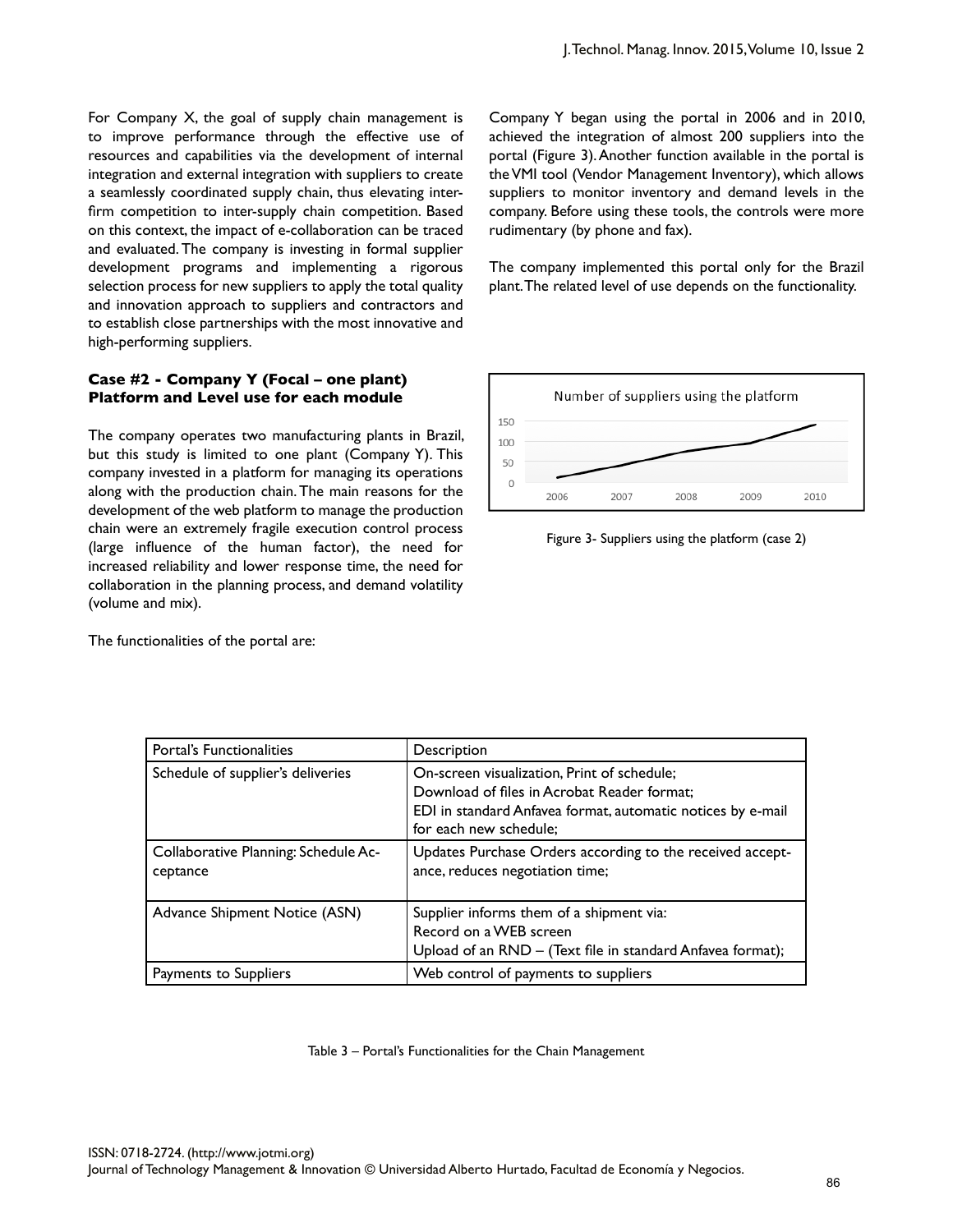### **Information Sharing and Collaboration**

With the portal, a new management model supply was established, providing improvements in some respects, as noted below.

• Deliveries programming - was reduced to one day average time for the exchange of information; dropped by approximately 12 hours per employee per week for tasks that do not add value (phone calls, typing notes, tax, etc.).

• Departure warning - the percentage of invoices without errors (received by webEDI) increased from approximately 44% to over 70% in the first year the portal was available and is still growing.

Inventory visibility to the client and on the road – at the supplier cockpit, the supplier base has access to situation deliveries, demands, stock in transit and stock on the client, which increases the flexibility of deliveries

• Performance indicators availability

Failures and recovery - the portal Quality module has accelerated the reporting of failures, customer complaints and responses to providers, brought consistency to the problem analysis and disciplined deadlines for compliance with the actions (on-time response to the Quality module by suppliers is critical and has increased by more than 40%). It also permitted the committed supplier to be established, based on the indicator of compliance with the corrective action deadlines, which is capable of failure to recover satisfactorily.

In addition to the development of the manufacturing process and delivery of suppliers, there are also technical development components: the focal company involves suppliers from the beginning of development, with the objective being to reduce the number of failures after the product launch, make the item assembly process more robust and lower costs. As it is essentially an automaker, the focal firm does not control all of the technology involved in the construction of motors using the ESI in several levels. Standardized components, such as nuts, low-resistance bolts, washers and printed media, are acquired with a low level of involvement (supplier design). The vendor receives the items of the project and is responsible for fulfilling their specifications at the lowest possible cost. Other components and engine subsystems, such as the injection system, turbines, oil and water pumps, involve the domain technology provider. In this case, the level of involvement of the provider is high (source design), and the focal company transfers overall responsibility to the supplier for the development of the item.

Recently, Company Y has changed the portal and deployed a new ERP system (SAP) as a result of the need and opportunity to revitalize this tool.

#### **Discussion**

According to the examination of these cases, interesting lessons are derived regarding the suitability and criticality of the technological approach used to support collaboration, especially regarding the use of a centralized web platform. These supply chain environments continuously evolve and use electronic collaboration tools to manage and execute complex supply chain activities. With sophisticated e-commerce and collaboration tools, firms can share information and collaborate with partners to support supply chain activities. Collaboration tools are related to external integration, but, if internal integration is not ready or less than optimal for information flow, the maximum benefit for supply chain execution with external partners will also be severely compromised, in alignment with the research of Lee et al. (2007). The results indicate that the integration of supply chains has a trajectory that begins with the use of an ERP system for the company to promote some internal integration. The ERP system has represented the initial step to begin internal integration, and it is aligned to Barrat and Barrat (2007) and Chung (2012). Both companies (X and Y) have invested money and time to implement and maintain the hardware, software, protocols, and standards necessary to monitor internal information and communicate with other external parties as well. In addition, each company has invested heavily in building its supply chain management system, ERP infrastructure and other computerized systems over time.

Company X offers in its portal the following: WebEDI, bar codes, decision-making systems and other tools, as mentioned before. The level depends on the type of information technology available in the portal. In this case, for WebEDI, the company can be classified as level 5. Other related modules available within the company can be classified as level  $2 - 3$  according to Li et al. (2009). When we analyzed the Modules implementation (Levels analysis), we saw that there is a journey to achieve supply chain integration that involve several variables, such as: trust, technical capacity of suppliers, social influences, communication between suppliers and organization involving many stakeholders and different communication channels resulting in a loss of communication and the need for transparency between organizations and its suppliers/ sub-contractors for a mature relationship. However, even companies X and Y, with their formal supplier development programs and commitments of the entire company to open, collaborative relationships with suppliers, seem to suffer from persistent gaps between their ostensible objectives and practice due to internal organizational problems, such as cross-functional conflicts, high staff turnover, absence of communication polices, and the gap between corporatelevel policies and those of the plant. Portals from companies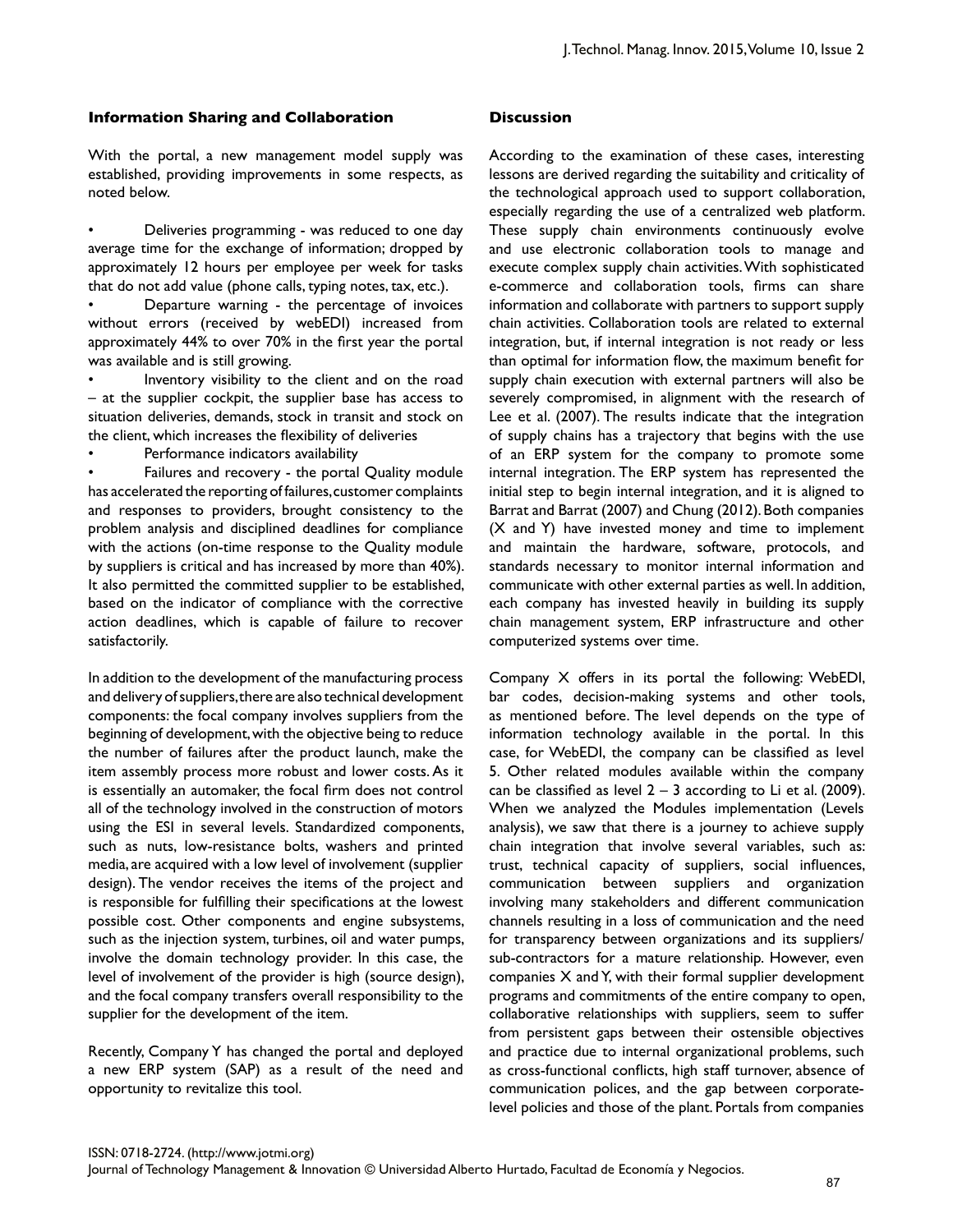provide visibility to the suppliers, allowing them to access the current status of stock delivered or in transit. Another point is related to the quality management of suppliers; with the portal, this can be observed more transparently in relation to targets set by the company, and a new management model can be established.

Table 4 shows the results summary related to study realized in two companies.

## **Theoretical Implications**

The business environment has undergone profound changes in recent years, which have been considered directly related to IT. Thus, exploring the full potential and creating value through technology has been one of the great challenges facing organizations. The search for variables related to IT that impact the results has been examined by many researchers because many companies have not obtained the expected results with the adoption of IT tools. It is also true, which are the very factors that impact in getting better results with the use of IT and one of the factors associated

| Variables                                  | Case I                                                                                                                                                                                                                                                                                      | Case 2                                                                                                                                                                                                                                          | Authors reference                                                                                                    |
|--------------------------------------------|---------------------------------------------------------------------------------------------------------------------------------------------------------------------------------------------------------------------------------------------------------------------------------------------|-------------------------------------------------------------------------------------------------------------------------------------------------------------------------------------------------------------------------------------------------|----------------------------------------------------------------------------------------------------------------------|
| Platform and Level use for<br>each modules | The global company uses its<br>own platform and has invested<br>in ERP systems to prepare<br>the company for supply chain<br>integration. Thus, items (Tech-<br>nology readiness, Technological<br>integration and<br>IT modules,<br>and level-related technology)<br>are aligned to theory | The local plant developed its<br>own platform and has invest-<br>ed in ERP systems to prepare<br>the company for supply chain<br>integration. In this case, the<br>results are aligned to theory                                                | Lindquist et al. (2008),<br>Chan et al. (2012), Li<br>et al. (2009), Barrat<br>and Barrat (2007) and<br>Chung (2012) |
| Information Sharing                        | Willingness to share informa-<br>tion and knowledge                                                                                                                                                                                                                                         | There is a willingness to<br>share information, but only<br>for some types of informa-<br>tion - partial adherence to<br>theory                                                                                                                 | Wu et al. (2014), Chan<br>et al. (2012), Cassivi<br>(2006)                                                           |
| Collaboration                              | To share information to plan<br>and to execute the supply chain<br>(e.g., designs, plans, forecast<br>demands).                                                                                                                                                                             | To share information to plan<br>and to execute the supply<br>chain but focus on transac-<br>tional information                                                                                                                                  | Wu et al. (2014), Cas-<br>sivi (2006)                                                                                |
| <b>Assimilation Platform</b>               | Company has implemented IT<br>applications in many business<br>processes and is in evolution<br>In this case, results indicated an<br>assimilation platform and ability<br>aligned to the authors                                                                                           | Company has implemented<br>IT applications in some busi-<br>ness processes. Results indi-<br>cated that the platform does<br>not include new applications.<br>Limited use<br>In this case, results indicated<br>a partial assimilation platform | Liu et al. (2013)                                                                                                    |
| Supply Chain Integration                   | Case I improved visibility, and,<br>for each module, there is spe-<br>cial work with suppliers                                                                                                                                                                                              | Results indicated that with<br>the portal, a new manage-<br>ment model supply is estab-<br>lished, providing improve-<br>ments in some respects, but<br>the supply chain is not very<br>well integrated.                                        | Barrat and Barrat<br>(2011) Flynn et al.<br>(2010); Gunasekaran<br>and Ngai (2004)                                   |

Table 4 – Summary of the Cases – Findings based on theory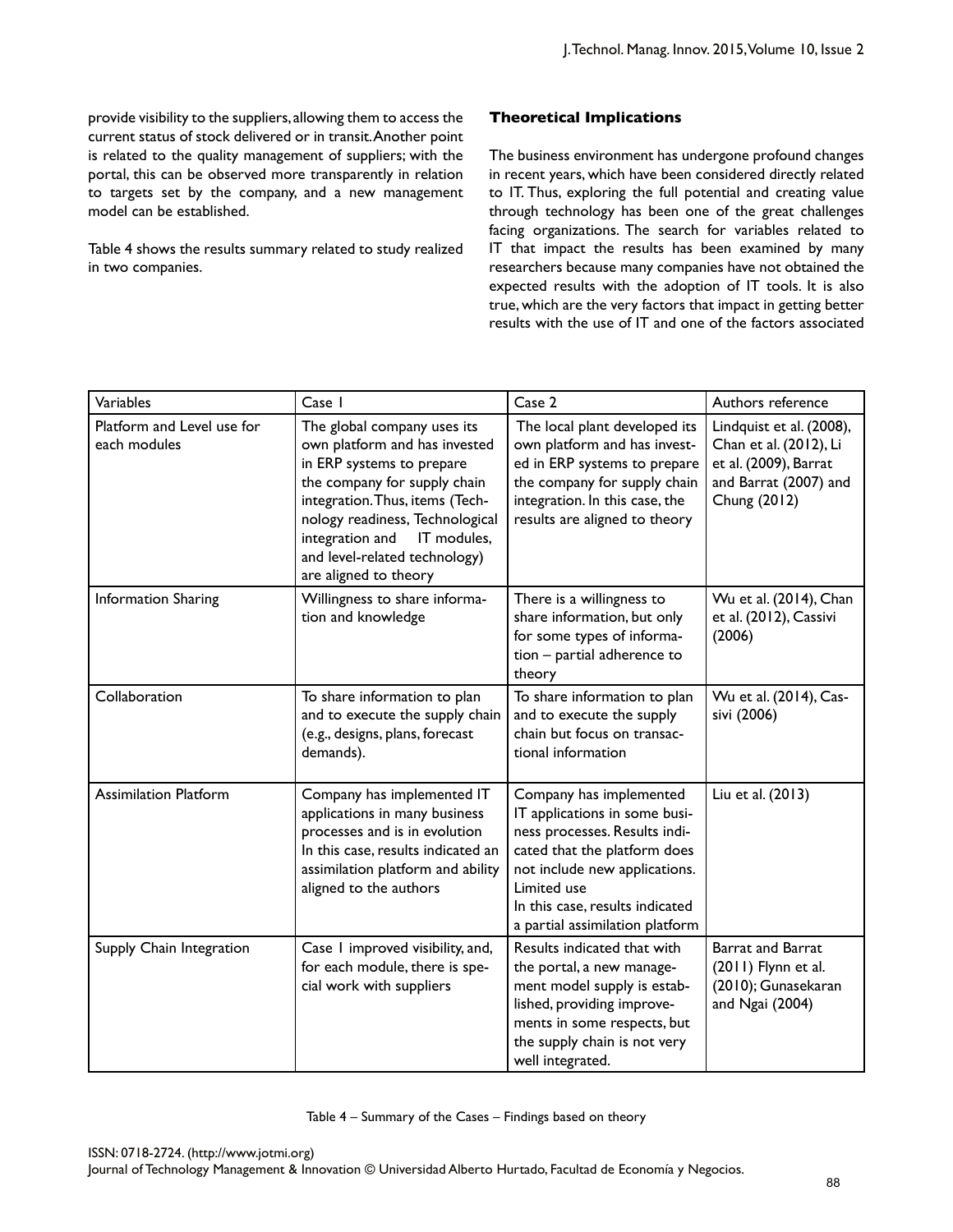with the assimilation of technology. Thus, understanding the trajectory by which end users endorse and adapt to technological changes could mobilize management practices to create a work environment that is receptive to the effective use of a new information system and therefore create an opportunity to create value. Although the web can act as a major facilitator, it is only a partial answer to supply chain integration. Theoretically, implications of this research will be salient for the research fields of Information technology and supply chain management. First, we attempt to investigate the constitutive roles of information systems and collaborative platforms in particular, on information sharing and collaboration.

The study enabled us to understand the platform relations and the process of assimilation of tools to identify drivers of the assimilation of collaborative platforms. The successful assimilation of any information technology requires the mutual adaptation of both the technology and organizational practices. As mentioned before, the company worked seamlessly with suppliers to understand their needs, both in the technological sense as well as the organizational one. Related to the technological context, technology readiness and technology integration are positive factors for e-business assimilation. Other drivers are important for assimilating IT:

All design suppliers integrated right from the initial phase of projects (for case 1)

• Development time kept strictly in line with project milestones

These tools have been specifically designed and made available by Company #1 to help its third parties understand its expectations

## **Managerial implications**

Integrating product value chain activities and the different firms, which can provide an optimized set of competencies, is certainly one of the major challenges facing most industries in the coming decade. Although the web can act as a major facilitator, it is only a partial answer to supply chain integration. This study provides insights for managers related to the use of collaborative tools and recognizes research from Childerhouse and Towill (2011) that describes routes established for practices when seeking to improve integrative capability. Companies start with enhanced internal effectiveness, followed by upstream streamlining and then finally downstream integration. Managers need to focus on operationalizing the individual components of supply chain integration, e.g., internal, customer and supplier integration, and combine efforts to implement collaborative technologies to promote supply chain collaboration. Internal links can represent critical success factors to achieve collaboration levels that can improve performance.

## **Limitations and Future studies**

This research analyzed only one side of the issue (focal company and global company), but it is very important to conduct an overall survey of suppliers that are using this platform. There are clear differences in the perceptions of the suppliers from those of the large companies. To prepare an analysis of the challenges and efforts, it is also important to include the perceptions of suppliers and customers; this analysis allows us to raise more deeply relational perceptions and technological issues that need to be addressed to integrate supply chains.

#### **Conclusion**

The findings have indicated that the trajectory of the integration can be achieved, but there are many challenges and required efforts. The company has invested time and money to improve integration though their portal, but this integration depends on suppliers and plants (in this case, global companies). From the examination of this case, interesting lessons are derived regarding the suitability and criticality of the technological approach used to support collaboration, especially regarding the use of a centralized web platform compared to the classical EDI approach and to a decentralized solution based on web services. Another point is related to benefits; companies have described benefits from their use of portals, but there are also many challenges, such as technological capability, user acceptance, the learning curve, the need for trust between planner and buyer, etc., to achieving these benefits. In general, the portal enabled communication, collaboration and trade between many users and geographical regions. More importantly, it joins suppliers and global partners using a single, standardized, flexible and open architecture, allowing improvements in productivity, vision and dialog, with a lower number of connections to be maintained. The transparency allowed by IT provides insights for repositioning in the chain and the means for collaboration between companies, with the purpose of optimizing their position in the business. The results of this research are limited to the specific case studies, and further validation of the research findings through qualitative and quantitative methods would be appropriate.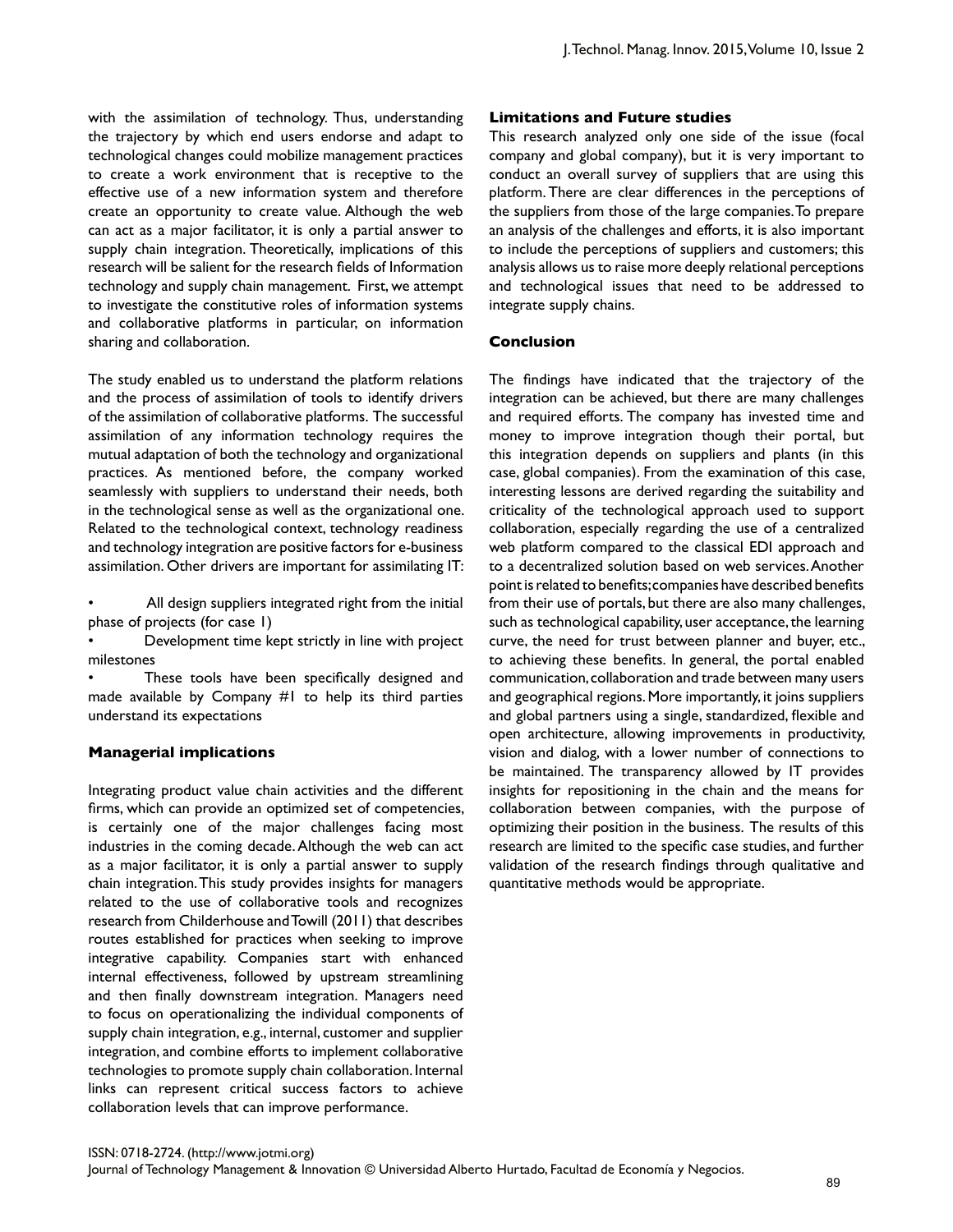# **References**

BARRATT, M,(2004) .Understanding the meaning of collaboration in the supply chain., Supply Chain Management, 9(1), 30-42. doi:10.1108/13598540410517566

BARRATT, M.A. and Barratt, R., (2011) "Exploring Internal and External Supply Chain Linkages: Evidence from the field", Journal of Operations Management 29(5), 514-528. doi:10.1016/j.jom.2010.11.006

BARRATT, M.A., Oke, A.(2007) Antecedents of supply chain visibility in retail supply chains: a resource-based theory perspective. Journal of Operations Management 25 (6), 1217–1233. doi:10.1016/j.jom.2007.01.003

CARR, A.S., Smeltzer, L.R. (2002), "The relationship between information technology use and buyer-supplier relationships: an exploratory analysis of the buying firm's perspective", IEEE Transactions on Engineering Management, 49 (3), 293- 304. doi.org/10.1109/tem.2002.803389

CASSIVI, L., Hadaya, P., Lefebvre, E., & Lefebvre, L. A. (2008). The role of collaboration on process, relational, and product innovations in a supply chain. International Journal of e-Collaboration (IJeC), 4(4), 11-32. doi:10.4018/ jec.2008100102

CASSIVI, L., Lefebvre, L. A., & Le Hen, G. (2000). Supply Chain Integration in the Automobile Industry: The Case of ANX. In Proceedings at the 8 th International Conference on Management of Technology.

CASSIVI, Luc (2006) "Collaboration planning in a supply chain", Supply Chain Management: An International Journal, 11(3), 249 – 258. doi:10.1108/13598540610662158

CHALMETA, R., Campos, C., & Grangel, R. (2001). References architectures for enterprise integration. Journal of Systems and Software, 57(3), 175-191. doi:10.1016/s0164- 1212(01)00008-5

CHAN, F.T., Chong, A.Y. L., & Zhou, L. (2012). An empirical investigation of factors affecting e-collaboration diffusion in SMEs. International Journal of Production Economics, 138(2), 329-344. doi:10.1016/j.ijpe.2012.04.004

CHILDERHOUSE, P & D.R. Towill (2011): Arcs of supply chain integration, International Journal of Production Research, 49(24), 7441-7468 doi:10.1080/00207543.2010.524259

CHUNG, S. H., Tang, H. L., & Ahmad, I. (2011). Modularity, integration and IT personnel skills factors in linking ERP to SCM systems. Journal of technology management & innovation, 6(1), 1-3. doi:10.4067/s0718-27242011000100001

DANESE, P., & Bortolotti, T. (2014). Supply chain integration patterns and operational performance: a plant-level surveybased analysis. International Journal of Production Research, 52(23), 7062-7083. doi:10.1080/00207543.2014.935515

DIDONET, S. R., & Díaz, G. (2012). Supply chain management practices as a support to innovation in SMEs. Journal of technology management & innovation, 7(3), 91-109. doi:10.4067/s0718-27242012000300009

FLYNN, B.B., Huo, B., Zhao, X., 2010. The impact of supply chain integration on performance: a contingency and configuration approach. Journal of Operations Management 28 (1), 58–71. doi:10.1016/j.jom.2009.06.001

FORZA, C. (2002). Survey research in operations management: a process-based perspective. International Journal of Operations & Production Management, 22 (2),152-194. doi:10.1108/01443570210414310

GUNASEKARAN, A., & Ngai, E. W. (2004). Information systems in supply chain integration and management. European Journal of Operational Research, 159 (2), 269-295. doi:10.1016/j.ejor.2003.08.016

JAYARAM, J., Vickery, S.K. (1998), "Supply-based strategies, human resource initiatives, procurement lead time, and firm performance", International Journal of Purchasing and Materials Management, 34(1), 12-23. doi:10.1111/j.1745- 493x.1998.tb00038.x

JIAZHEN, X. F. H. (2004). Using Web Service to Realize Enterprise Information System Integration in Supply Chain . Computer Applications and Software, 1, 019.

JOHNSON, M.E. and S. Whang, (2002).E-business and supply chain management: an overview and framework. Production and Operations management. 11(4), 413-422. doi:10.1111/j.1937-5956.2002.tb00469.x

KAMINSKY, Philip et al. Cadeia de suprimentos: projeto e gestão. Porto Alegre, 2003. 328p.

WON LEE, C., Kwon, I. G., & Severance, D. (2007). Relationship between supply chain performance and degree of linkage among supplier, internal integration, and customer. Supp Chain Mnagmnt, 12(6), 444–452. doi:10.1108/13598540710826371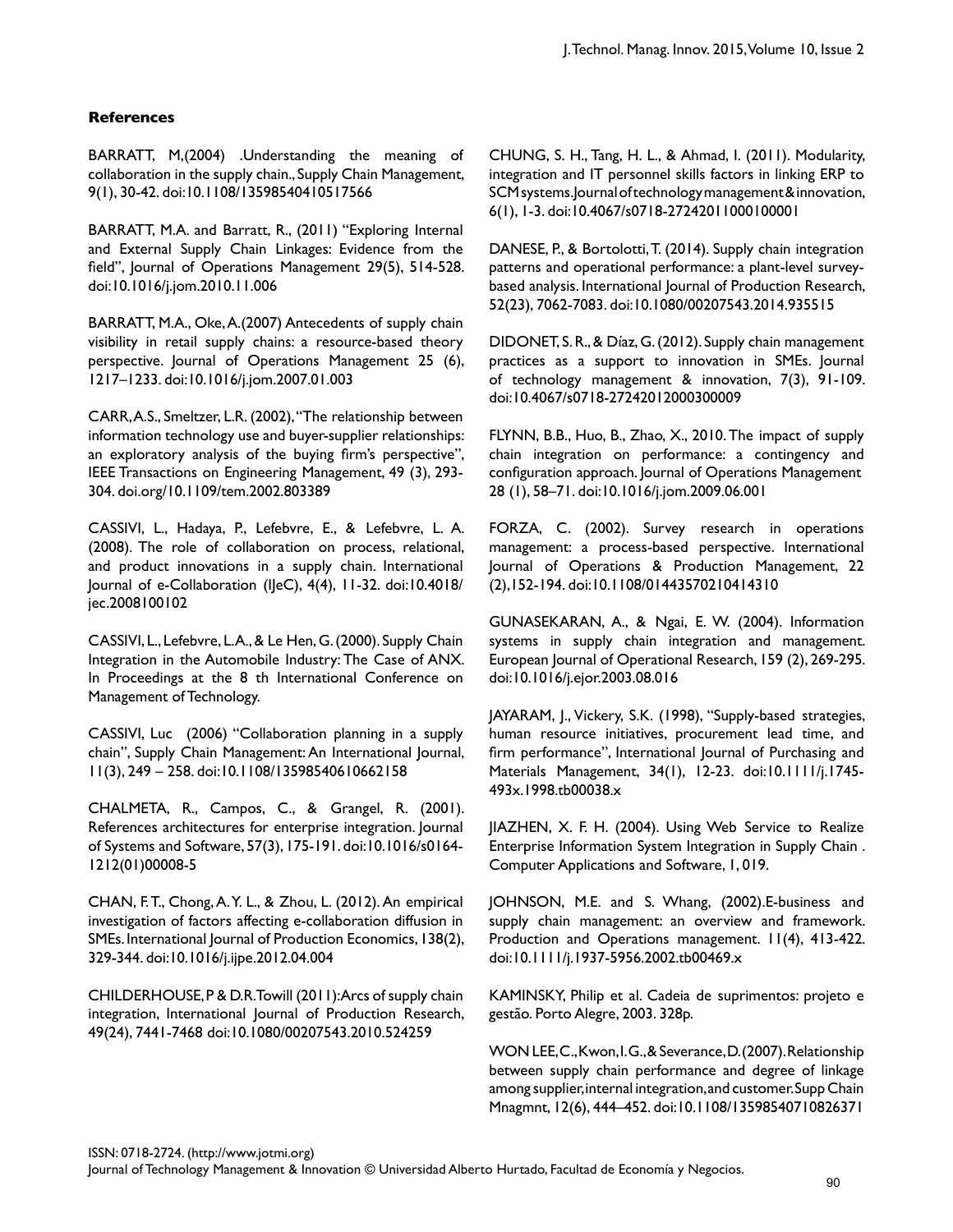LEE, C.W., I.W.G. Kwon and S Joo (2008). Severance, "Supply Chain Integration and Its Impact on Performance: A Structural Equation Model Approach North America Research/Teaching Symposium. 2008

LI, G., Yang, H., Sun, L., & Sohal, A. S. (2009). The impact of IT implementation on supply chain integration and performance. International Journal of Production Economics, 120(1), 125- 138. doi:10.1016/j.ijpe.2008.07.017

LI, Q., Wang, Z.Y., Cao, Z.C., Du, R.Y., & Luo, H. (2014). Process and data fragmentation-oriented enterprise network integration with collaboration modelling and collaboration agents. Enterprise Information Systems, 1-31. doi:10.1080/1 7517575.2013.879742

LINDQUIST, A., Berglund, F., & Johannesson, H. (2008). Supplier Integration and Communication Strategies in Collaborative Platform Development. Concurrent Engineering, 16(1), 23– 35. doi:10.1177/1063293x07084639

LIU, H., Ke, W., Wei, K. K., & Hua, Z. (2013). The impact of IT capabilities on firm performance: The mediating roles of absorptive capacity and supply chain agility. Decision Support Systems, 54(3), 1452-1462. doi:10.1016/j.dss.2012.12.016

MENTZER, J.T., DeWitt, W., Keebler, J.S., Min, S., Nix, N.W., Smith, C.D., Zacharia, Z.G., (2001). Defining supply chain management. Journal of Business Logistics 22 (2), 1–24 doi:10.1002/j.2158-1592.2001.tb00001.x

MEYER, M.H., Tertzakian, P. and Utterback, J.M. (1997). Metrics for Managing Research and Development in the Context of the Product Family, JSTOR, 43(1): 88–111. doi:10.1287/ mnsc.43.1.88

MU, ENRIQUE; Kirsch, Laurie J.; Butler Brian S.(2015) The assimilation of enterprise information system: An interpretation systems perspective, Information & Management, Volume 52, Issue 3, April 2015, Pages 359-370, doi:10.1016/j.im.2015.01.004

MUKHOPADHYAY, T., S. Kekre.(2002). Strategic and operational benefits of electronic integration in B2B procurement processes. Management Sci. 48(10) 1301-1313. doi:10.1287/mnsc.48.10.1301.273

PANETTO, Hervé, A. Molina, 2008. Enterprise Integration and Interoperability in Manufacturing Systems Volume 59, Issue 7, pp 641-646. doi:10.1016/j.compind.2007.12.010

PAULRAJ, A., Chen, I. J., & Lado, A. A. (2012). An empirical taxonomy of supply chain management practices. Journal of Business Logistics, 33(3), 227-244. doi:10.1111/j.0000- 0000.2012.01046.x

PRAMATARI, K. Collaborative supply chain practices and evolving technological approaches (2007) Supply Chain Management, 12 (3), 210-220. doi:10.1108/13598540710742527

RUSSELL, D. M., and Hoag, A. M. (2004). "People and Information Technology in the Supply Chain: Social and Organizational Influences on Adoption." International Journal of Physical Distribution & Logistics Management, Vol. 34 (1/2), 102-123. doi:10.1108/09600030410526914

SIMPSON, T.W., Maier, J.R.A. and Mistree, F. (2001). Product Platform Design, Research Engineering Design, 13(1): 2–22. doi:10.1007/s001630100002

SODERO, A. C., Rabinovich, E., & Sinha, R. K. (2013). Drivers and outcomes of open-standard interorganizational information systems assimilation in high-technology supply chains. Journal of Operations Management, 31(6), 330-344. doi:10.1016/j.jom.2013.07.008

TAPSCOTT, D. and Ticoll, D. (2005). A Empresa Transparente – São Paulo- M. Books do Brasil Editora

TIAN-MIN, C. (2009). Constructing collaborative E-business platform to manage supply chain. In 2009 International Conference on Information Management, Innovation Management and Industrial Engineering , vol. 2, pp. 406-409. doi:10.1109/iciii.2009.255

VAN DER VAART, T., van Donk, D.,(2008). A critical review on survey-based research in supply chain integration. International Journal of Production Economics 111 (1), 42– 55. doi:10.1016/j.ijpe.2006.10.011

VARELLA, L., & Buss Gonçalves, M. (2013). Information Technology as the Main Competence in the Design of the Strategic Planning of Logistics Platforms. Journal of technology management & innovation, 8(3), 160-172. doi:10.4067/s0718-27242013000400015

VICKERY, S. K., Jayaram, J., Droge, C., & Calantone, R. (2003). The effects of an integrative supply chain strategy on customer service and financial performance: an analysis of direct versus indirect relationships. Journal of operations management, 21(5), 523-539. doi:10.1016/j.jom.2003.02.002